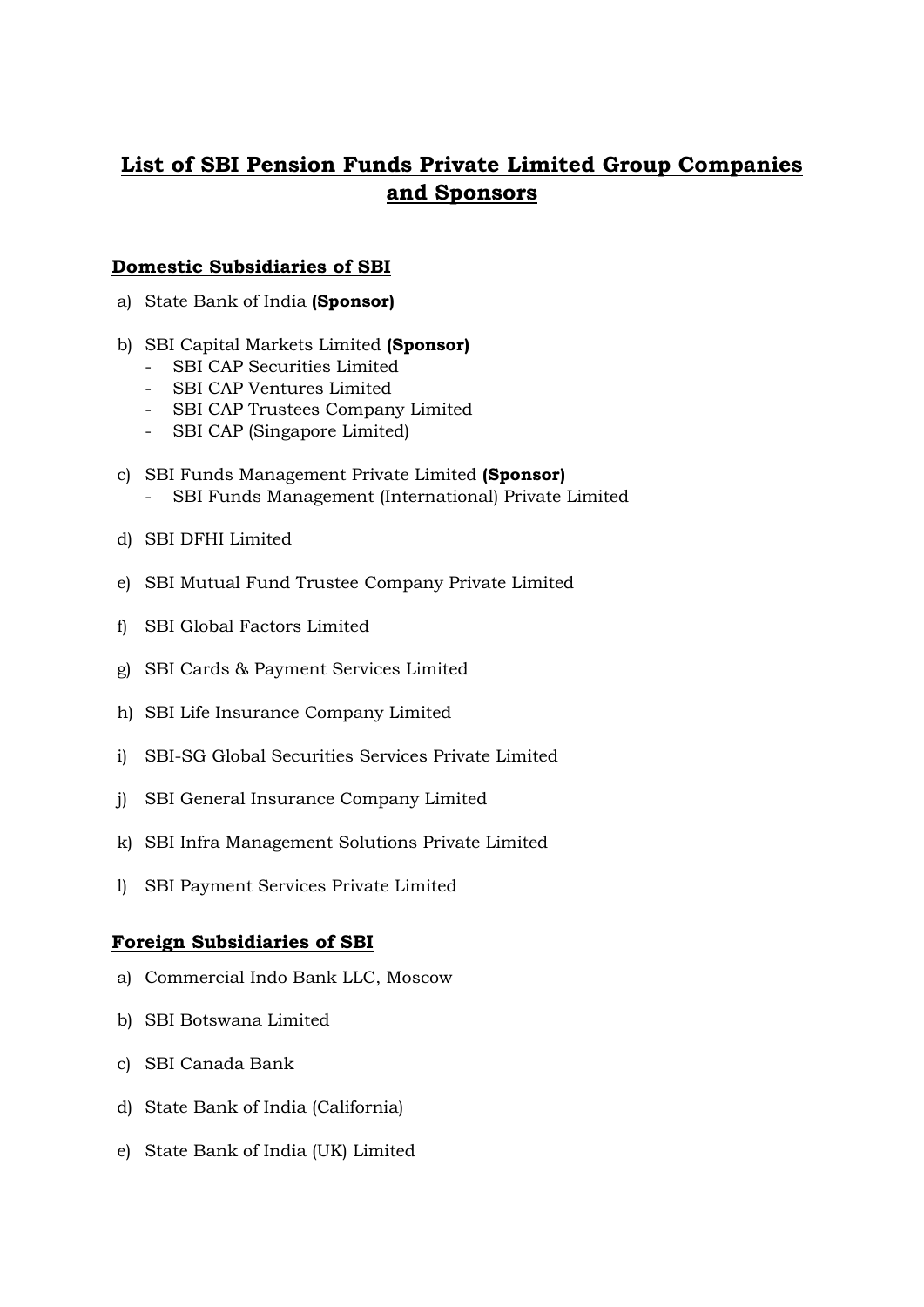- f) State Bank of India Servicos Limitada
- g) SBI (Mauritius) Ltd.
- h) PT Bank SBI Indonesia
- i) Nepal SBI Bank Ltd.
- j) Nepal SBI Merchant Banking Limited

### **Joint Venture of SBI**

- a) C-Edge Technologies Limited
- b) SBI Macquarie Infrastructure Management Private Limited
- c) SBI Macquarie Infrastructure Trustee Private Limited
- d) Macquarie SBI Infrastructure Management. Pte. Limited
- e) Macquarie SBI Infrastructure Trustee Pte. Limited
- f) Oman India Joint Investment Fund Management Company Private Limited
- g) Oman India Joint Investment Fund Trustee Company Private Limited
- h) JIO Payments Bank Limited

# **Associate Companies of SBI**

- a) Andhra Pradesh Grameeba Vikas Bank
- b) Arunachal Pradesh Rural Bank
- c) Chhattisgarh Rajya Gramin Bank
- d) EllaquaiDehati Bank
- e) Meghalaya Rural BanK
- f) Madhyanchal Gramin Bank
- g) Mizoram Rural Bank
- h) Nagaland Rural Bank
- i) Utkal Grameen Bank